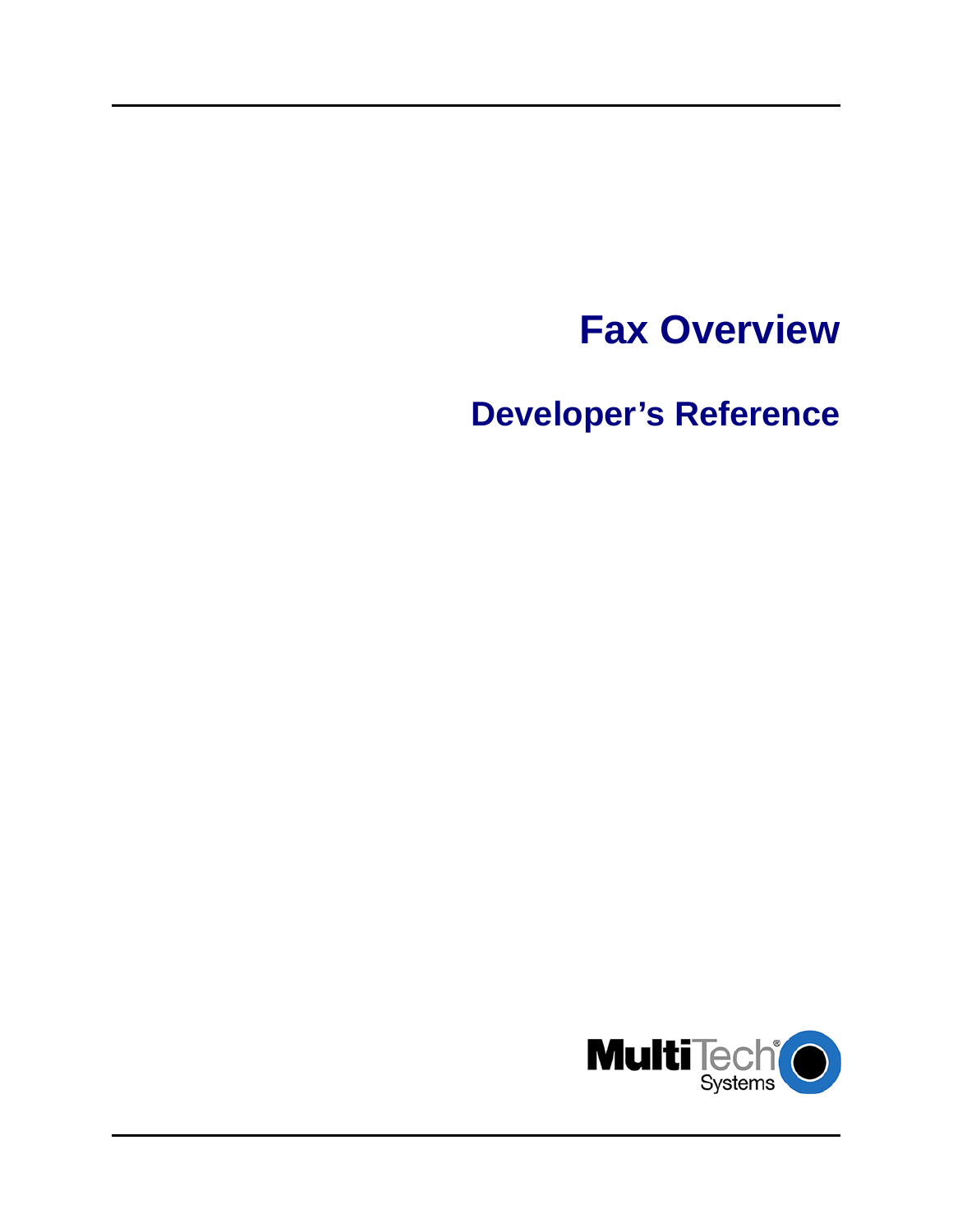#### **Fax Overview Developer's Reference PN S000265C, Rev. C 11/01/07**

#### *Copyright © 2002-7 by Multi-Tech Systems, Inc.*

This publication may not be reproduced, in whole or in part, without prior expressed written permission from Multi-Tech Systems, Inc. All rights reserved.

Multi-Tech Systems, Inc. makes no representations or warranties with respect to the contents hereof and specifically disclaims any implied warranties of merchantability or fitness for any particular purpose. Furthermore, Multi-Tech Systems, Inc. reserves the right to revise this publication and to make changes from time to time in the content hereof without obligation of Multi-Tech Systems, Inc. to notify any person or organization of such revisions or changes.

#### **Revisions**

| <b>Revision Level</b> | Date     | <b>Description</b>                                  |
|-----------------------|----------|-----------------------------------------------------|
| A                     | 07/26/02 | First release.                                      |
| в                     | 04/18/07 | Updated the Technical Support contact list.         |
| C.                    | 11/01/07 | Removed France from Technical Support contact list. |
|                       |          |                                                     |

**Trademarks** 

Trademarks of Multi-Tech Systems, Inc. are Modem and the Multi-Tech logo. Other trademarks or trade names mentioned in this publication belong to their respective owners.

#### **World Headquarters**

Multi-Tech Systems, Inc. 2205 Woodale Drive Mounds View, Minnesota 55112 Phone: 763-785-3500 or 800-328-9717 Fax: 763-785-9874

#### **Technical Support**

Europe, Middle East, Africa: support@multitech.co.uk +(44) 118 959 7774

**Country 6. In the By Email By Phone By Phone** 

U.S., Canada, all others: support@multitech.com (800) 972-2439 or (763) 717-5863

Internet Address: [http://www.multitech.com](http://www.multitech.com/)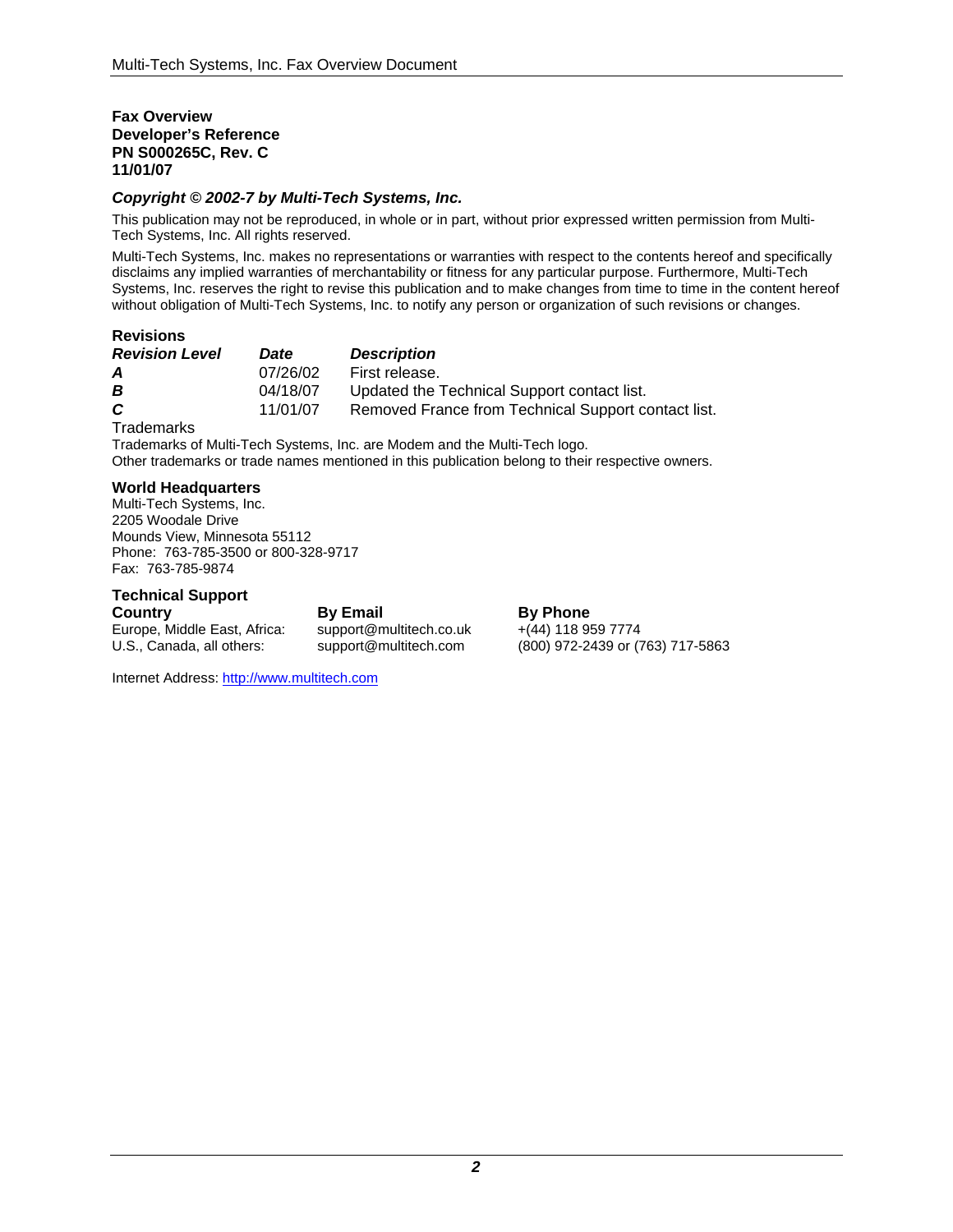## **Table of Contents**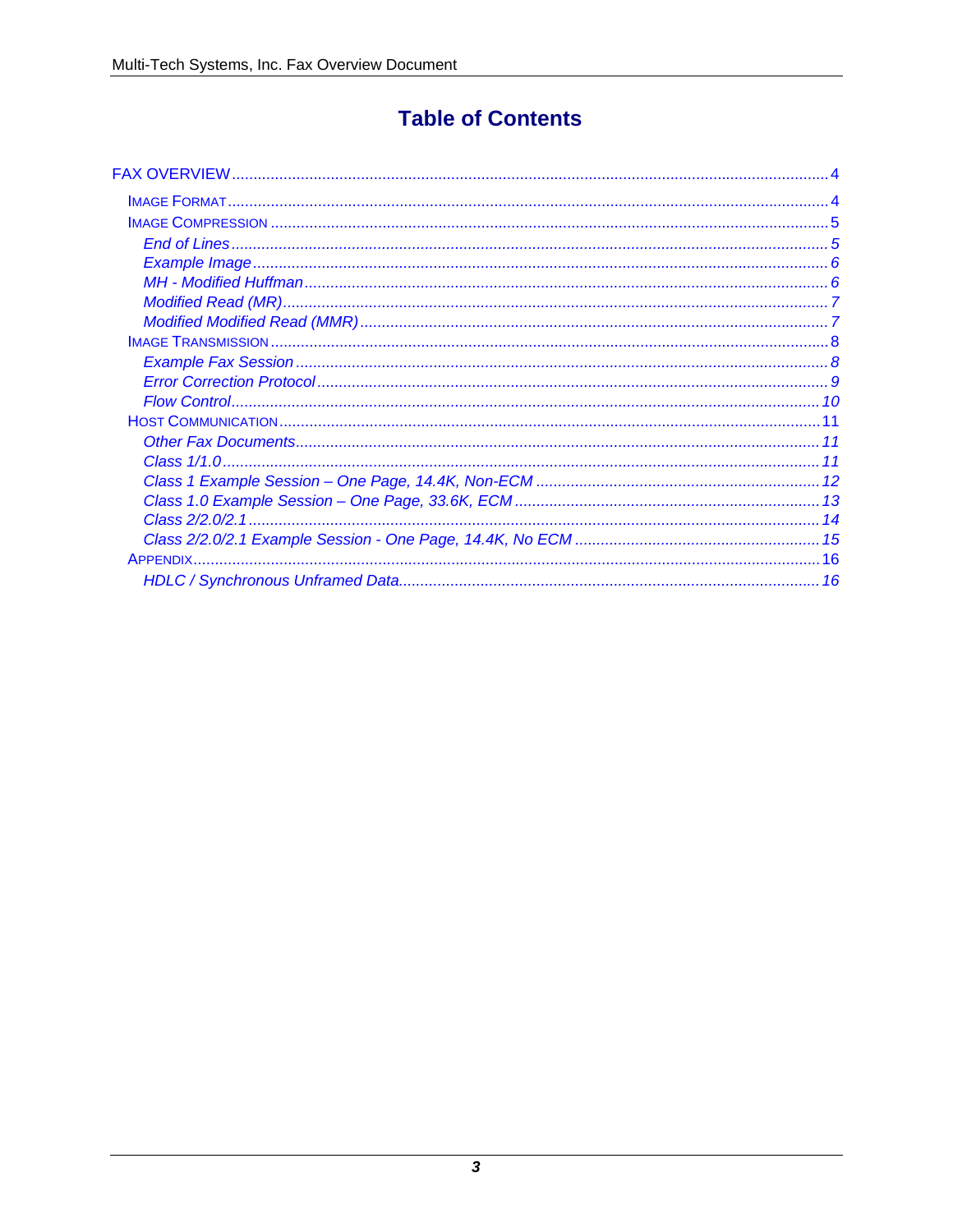## *Fax Overview*

<span id="page-3-0"></span>A Fax machine uses a set of protocols to allow the transfer of black and white (now color also) images over regular phone lines. The main protocols describe:

- How the image is to be represented (so that the image encoded on one end can be printed out on the other) .
- How the image data is to be transferred across the phone line.
- How a host computer will talk to the modem.

#### *Table of Protocol Types and Their Associated Standards*

| <b>Protocol Type</b>      | <b>Standard</b>                              |  |  |  |  |
|---------------------------|----------------------------------------------|--|--|--|--|
| Image Format              | ITU T.4, T.6, T.43, T.85                     |  |  |  |  |
| Image Transmission        | <b>ITU T.30</b>                              |  |  |  |  |
| <b>Host Communication</b> | ITU T.31 (Class 1/1.0), T.32 (Class 2.0/2.1) |  |  |  |  |

## <span id="page-3-1"></span>*Image Format*

A standard black and white fax image consists of a grid of pixels at fixed resolutions and image sizes compressed in a particular manner. The number of pixels in the image depends on the vertical and horizontal resolutions (pixels/in or pixels/mm) and the size of the image. The size of the image (in bytes) depends on the image dimensions, resolution, content and the form of data compression used. Below is a table describing the different parameters that can be used to describe a fax image. These parameters are negotiated to a lowest common denominator between two fax machines or fax modems.

| <b>Image Parameter</b>       | <b>Possible Values</b>                                                                                                                                                                             | <b>Description</b>                                                                                                                                                                                                                                                                     |
|------------------------------|----------------------------------------------------------------------------------------------------------------------------------------------------------------------------------------------------|----------------------------------------------------------------------------------------------------------------------------------------------------------------------------------------------------------------------------------------------------------------------------------------|
| <b>Vertical Resolution</b>   | Standard - 98 pixels / (inch-25.4mm)<br>Fine - 196 pixels / (inch-25.4mm)<br>200 pixels/(inch-25.4mm)<br>300 pixels/(inch-25.4mm)<br>400 pixels/(inch-25.4mm)                                      | Originally Standard and Fine were the<br>only available vertical resolutions.<br>Since 1992, square resolutions<br>became available, 200x200, 300x300,<br>400x400                                                                                                                      |
| <b>Horizontal Resolution</b> | Standard - 204 pixels / (inch-25.4mm)<br>200 pixels/(inch-25.4mm)<br>300 pixels/(inch-25.4mm)<br>400 pixels/(inch-25.4mm)                                                                          | Originally Standard was the only<br>available horizontal resolution. Since<br>1992, square resolutions became<br>available, 200x200, 300x300, 400x400.                                                                                                                                 |
| Horizontal Width             | A4 (8.27x11.69 in or 210x297 mm)<br>B4 (10.04x14.33 in or 255x364 mm)<br>A3 (11.93x11.69 in or 303x297 mm)<br>U.S. Letter (8.5x11in or 215.9x279.4 mm)<br>U.S. Legal (8.5x14 in or 215.9x355.6 mm) | Originally only A4, B4, and A3 were<br>the available widths, and this with the<br>old Standard horizontal resolution<br>resulted in page pixel widths of 1728,<br>2048, and 2432. In 1996, when U.S.<br>Letter and Legal sizes were added<br>are used, only 1728 pixels are sent.      |
| <b>Vertical Height</b>       | <b>Unlimited Length</b><br>A4 (8.27x11.69 in or 210x297 mm)<br>B4 (10.04x14.33 in or 255x364 mm)<br>U.S. Letter (8.5x11in or 215.9x279.4 mm)<br>U.S. Legal (8.5x14 in or 215.9x355.6 mm)           | It used to be that there were only<br>lengths of Unlimited, A4 and B4<br>lengths. With a Standard vertical<br>resolution, A4 and B4 resulted in 1143<br>and 1401 pixels respectively. With a<br><b>Fine</b> vertical resolution this resulted in<br>2286 and 2802 pixels respectively. |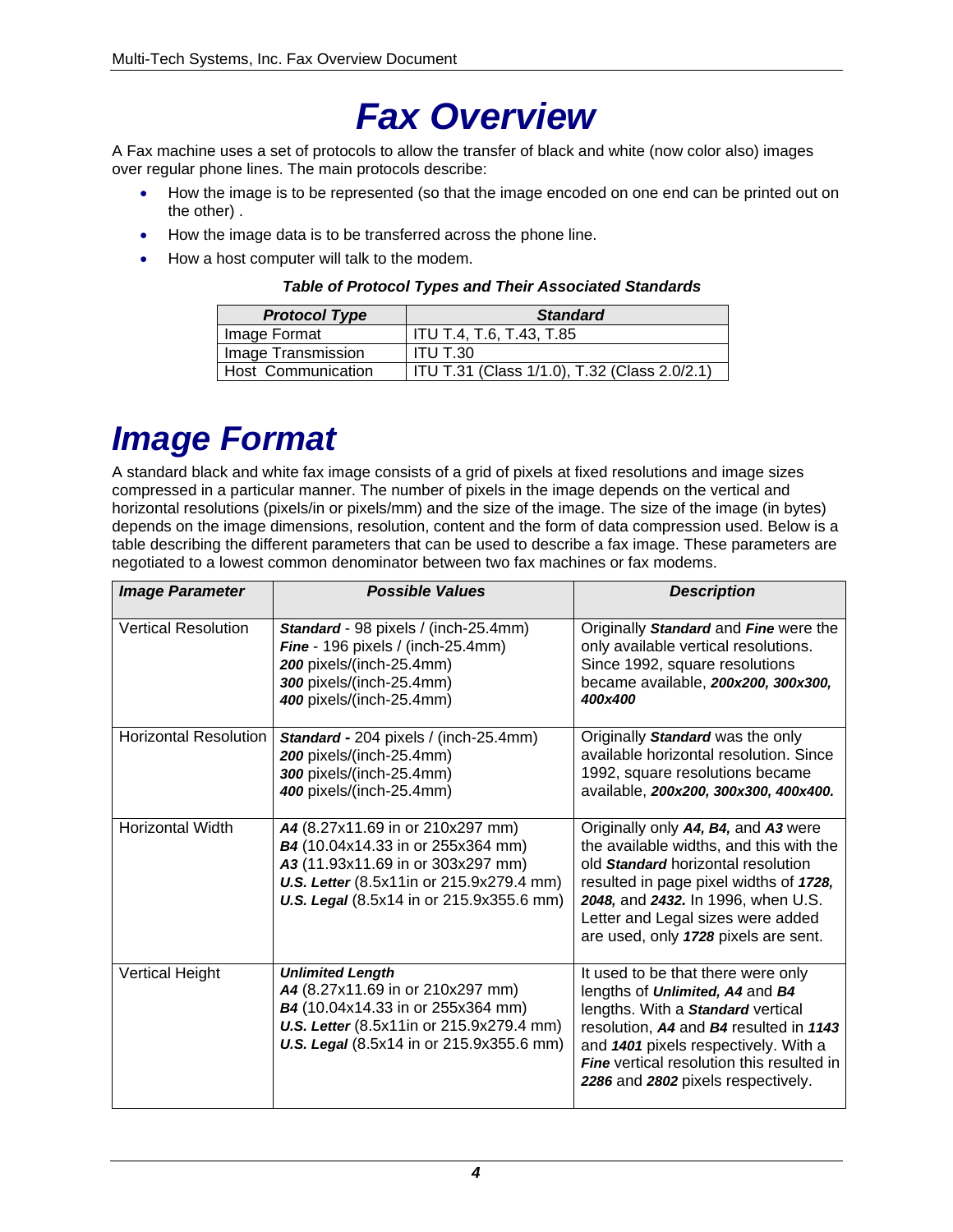## <span id="page-4-0"></span>*Image Compression*

Once the image size and resolution are determined by negotiation with the remote fax machine, the image can be compressed.

In order for faxing to be practical, the raw bitmap image must be compressed. If a standard A4 size page (in fine resolution) were to be sent over the phone line at 9600 baud, it would take 6 minutes and 52 seconds! This is because the image is 1728 pixels wide by 2286 pixels high. Below you can see the calculation of the amount of time it takes to send this image at 9600 baud.

1728 pixels x 2286 pixels = 3,950,208 pixels  $3,950,208$  pixels x 1 bit/pixel\* = 3,950,208 bits 3,950,208 bits x 1 sec/9600 bits = 411 seconds 411 seconds x 1 minute/60 seconds = *6 minutes, 51 seconds!*

\* a black and white image only takes one bit for each pixel because a 0 can represent white and a 1 can represent black.

So, you can see that to make digital faxing practical, compression needed to be a component of it.

| Image<br><b>Parameter</b> | <b>Possible Values</b>                                                                                                         | <b>Description</b>                                                                                                                                                                                                                                                 |
|---------------------------|--------------------------------------------------------------------------------------------------------------------------------|--------------------------------------------------------------------------------------------------------------------------------------------------------------------------------------------------------------------------------------------------------------------|
| Data<br>Compression       | <b>MH</b> - Modified Huffman<br><b>MR</b> - Modified Read<br><b>MMR</b> - Modified Modified Read<br><b>JBig</b><br><b>JPEG</b> | Originally MH, MR and MMR were the only standard<br>compressions available (with MMR requiring an error free<br>transfer). Now there is JBig (T.85) for better compression<br>of black and white images and gray scale images and<br>JPEG (T.43) for color images. |

#### *Table of Compression Options and How They Are Negotiated*

*Table of Three Standard Compressions Available for Images (MH, MR and MMR)* 

and What You Can Expect for Corresponding Compression Ratios

| <b>Compression Type</b>       | <b>Approximate Average</b><br><b>Compression Ratio<sup>1</sup></b> |
|-------------------------------|--------------------------------------------------------------------|
| <b>Modified Huffman</b>       | 5:1                                                                |
| <b>Modified Read</b>          | 7.5:1                                                              |
| <b>Modified Modified Read</b> | 10:1                                                               |

To read about the other compression types, see at T.85 and T.43, which describe JBig and JPEG as they relate to fax.

## <span id="page-4-1"></span>**End of Lines**

Before discussing the compression algorithms, the issue that impacts these compression schemes must first be covered. Fax does not require that the image data be sent over an error-corrected link. This means that there can be errors in the data received by the receiving fax machine. When there are errors in the data, the image will be decoded in an incorrect fashion from the point of the error until the end. In order to deal with this eventuality, there is a "re-sync" sequence of bits at the end of every line of pixels in the image.

This "re-sync" sequence is called an end-of-line sequence or more accurately a beginning-of-line (BOL) sequence, and it allows the receiving fax machine to recover from a data error in the received image data. It consists of *at least* (this becomes important, as you shall see later) eleven zero bits and a one bit (and an additional bit - called the tag bit - if MR compression is negotiated). There is no encoded sequence of bits that has eleven consecutive zeros in it; this is unique within the image data.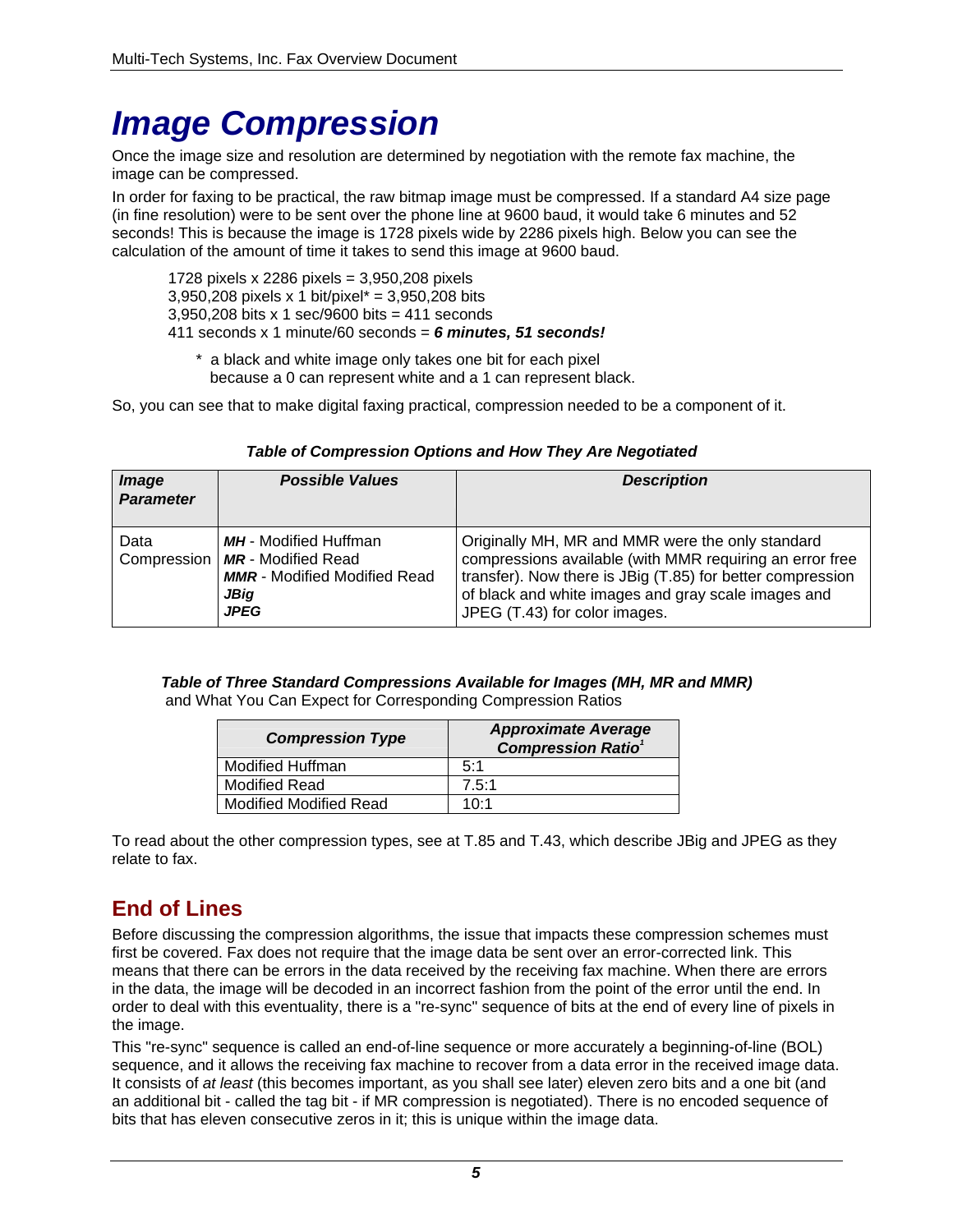When encoding an image for a particular compression, there is a BOL sequence followed by the compressed line data and then another BOL sequence followed by the next line's compressed data, and so on.

At the end of the fax there is a sequence of six consecutive BOLs. This is called the Return To Control (RTC) sequence. In the case of an MR compressed image, the tag bit on the BOL indicates whether the line following the BOL is an MH compressed line (a one tag bit) or an MR compressed line (a zero tag bit). Below is an example of MR compressed image:

BOL(1) - MH compressed line BOL(0) - MR compressed line BOL(0) - MR compressed line BOL(1) - MH compressed line BOL(0) - MR compressed line BOL(0) - MR compressed line . . . BOL(1) BOL(1) BOL(1) BOL(1) BOL(1) BOL(1)

When error-correction is used between two fax machines (or modems), then the data will arrive correct or not at all (the data errors are detected and the data is resent, and if the data does not arrive correctly after resending it a number of times, then the modems will hang up), and then the BOL is no longer needed.



#### <span id="page-5-0"></span>**Example Image**

The following image serves as the example for this section.

#### <span id="page-5-1"></span>**MH - Modified Huffman**

When data compression schemes were being selected for faxing, an important consideration was the type of images to be transmitted between fax machines. In general, fax machines are used for transmitting business documents which have a fair amount of white space separated by bits of black for the letters encoded on the document. A simple image compression for this type of document would be to describe each line of pixels by listing the runs of white and black. So, in the example image, the runs for the first line would be:

2 white, 1 black, 3 white, 2 black, 1 white, 3 black, 3 white, 1 black, 2 white, 3 black, 3 white.

If you then used the following table to encode the bits, the first line description would be (assuming that the color alternates with each run or set of bits):

| <b>Run Length</b> | <b>Bit Code</b> |
|-------------------|-----------------|
|                   |                 |
|                   |                 |
|                   |                 |

| 10 11 0 10 11 0 0 11 10 0 0 |  |  |  |  |  |  |  |  |  |  |  |
|-----------------------------|--|--|--|--|--|--|--|--|--|--|--|
|-----------------------------|--|--|--|--|--|--|--|--|--|--|--|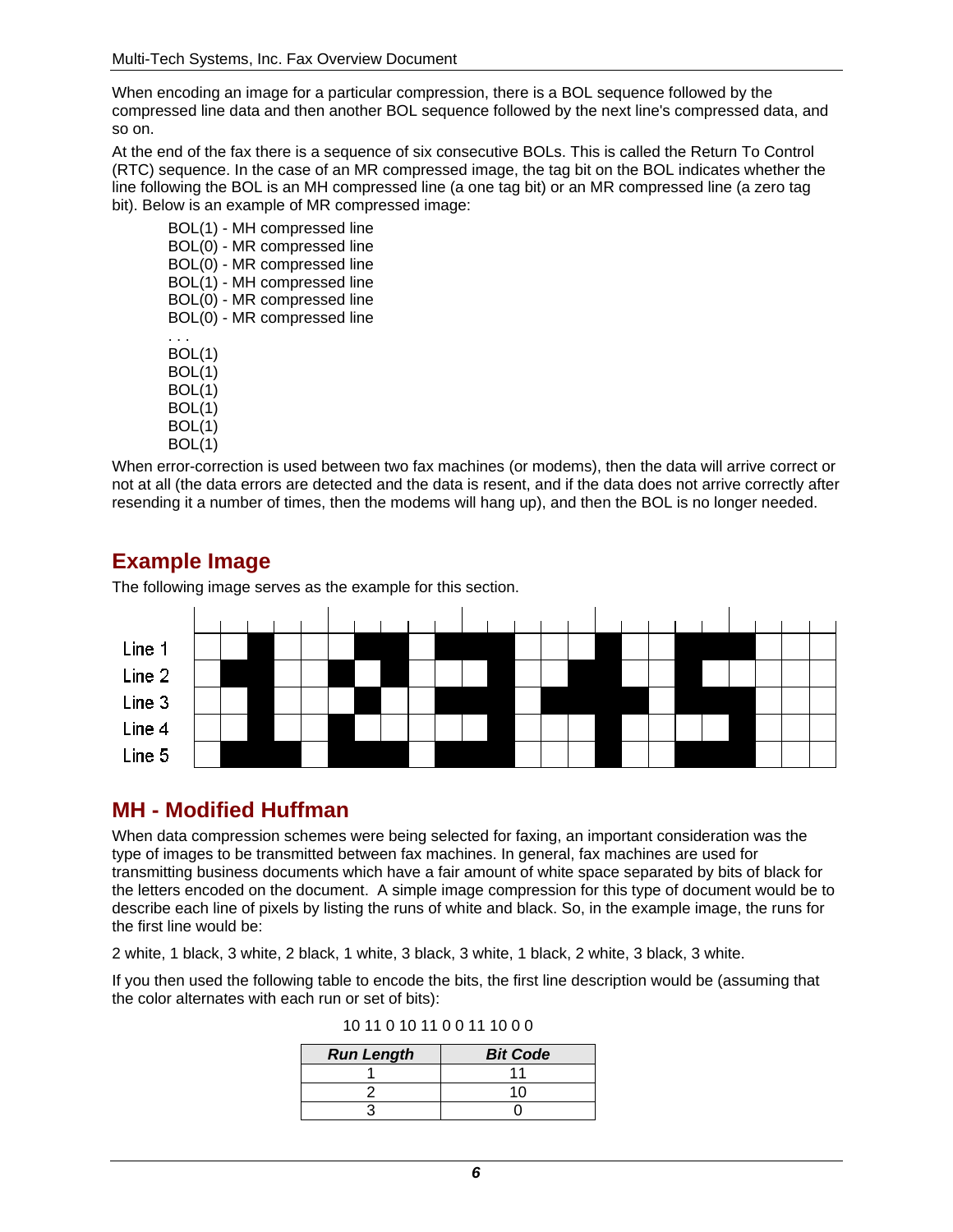This is a total of 17 bits instead of 24 (not a great improvement but you get the idea). Modified Huffman does this except that Modified Huffman research determined that a number of white and black run lengths occured most often; then they assigned the shortest bit codes to those run lengths. The average compression ratio for a text document is about 5:1. For graphics that have a lot of dithering (where black and white are alternated in an attempt to approximate gray), the compression is perhaps just a little better than 1:1. JBig does a much better job on graphic images (as well as better on text images).

### <span id="page-6-0"></span>**Modified Read (MR)**

Modified Huffman is sometimes also referred to as one-dimensional compression because the image is only compressed along one dimension (the horizontal dimension) as each line is compressed independently of each other. Modified Read takes advantage of the fact that in any image (text or graphics) there is generally a high correlation between the content of one line and the next (from line to line the line content probably doesn't change very much). Looking at lines one and two of the example image, there are only 8 columns (out of 24) that are different colors.

The process works by trying to identify which runs of pixels in the *reference line* (the 1st line in this case) corresponds to which lines in the *coding line* (the line being coded or the 2nd line in this case). The run lengths at the beginning of these lines are detailed below:

Line 1: 2 white, 1 black, 3 white, 2 black Line 2: 1 white, 2 black, 2 white, 1 black

What matters in coding these differences from one line to the next is the starting position of each run. So, if we redo the above run lengths to instead include their starting positions, we can figure out how the runs correspond to each other.

|                   | <b>Run Starting Positions (color)</b> |      |      |      |  |
|-------------------|---------------------------------------|------|------|------|--|
| Line 1            | 1(w)                                  | 3(b) | 4(w) | 7(b) |  |
| Line 2            | 1(w)                                  | 2(b) | 4(w) | 6(b) |  |
| <b>Difference</b> | 0                                     | -1   |      |      |  |
| <b>Bit Codes</b>  |                                       | 010  |      | 010  |  |

The first runs always start at one; so, we don't need to encode that. All the others start within one pixel of the run above it. Therefore, all we need to encode is just the -1 and the 0, with the zero bit code being shorter than the -1 code, which, in turn, should be shorter than the -2 code, etc. This is how MR works. If the runs start within 3 pixels to the left or right of the run above it, then only the difference between the starts of the runs is encoded. If it is larger than that, then other rules go into effect to try to "sync" up the runs again so that this kind of coding can take place again.

Because errors in the reference line could invalidate the data in the coding line, there is a maximum number of MR lines that can be encoded before an MH line would be coded again. For a *Standard* resolution fax, the number is one MR for every MH. For a *Fine* or higher resolution fax, the number is two MR for every MH line.

## <span id="page-6-1"></span>**Modified Modified Read (MMR)**

MMR is really just a simple extension of MH and MR. This requires (and takes advantage of) that the image be transferred over an error-corrected link so that there are no errors in the image data when received by the receiving fax machine. Since there are no errors in the data, all lines are encoded using the two-dimensional compression described above (for MR). There is no need for BOLs; therefore, they are omitted. The reference line for the first line of the fax is a blank line (since every two dimensional compression of a line needs a reference line).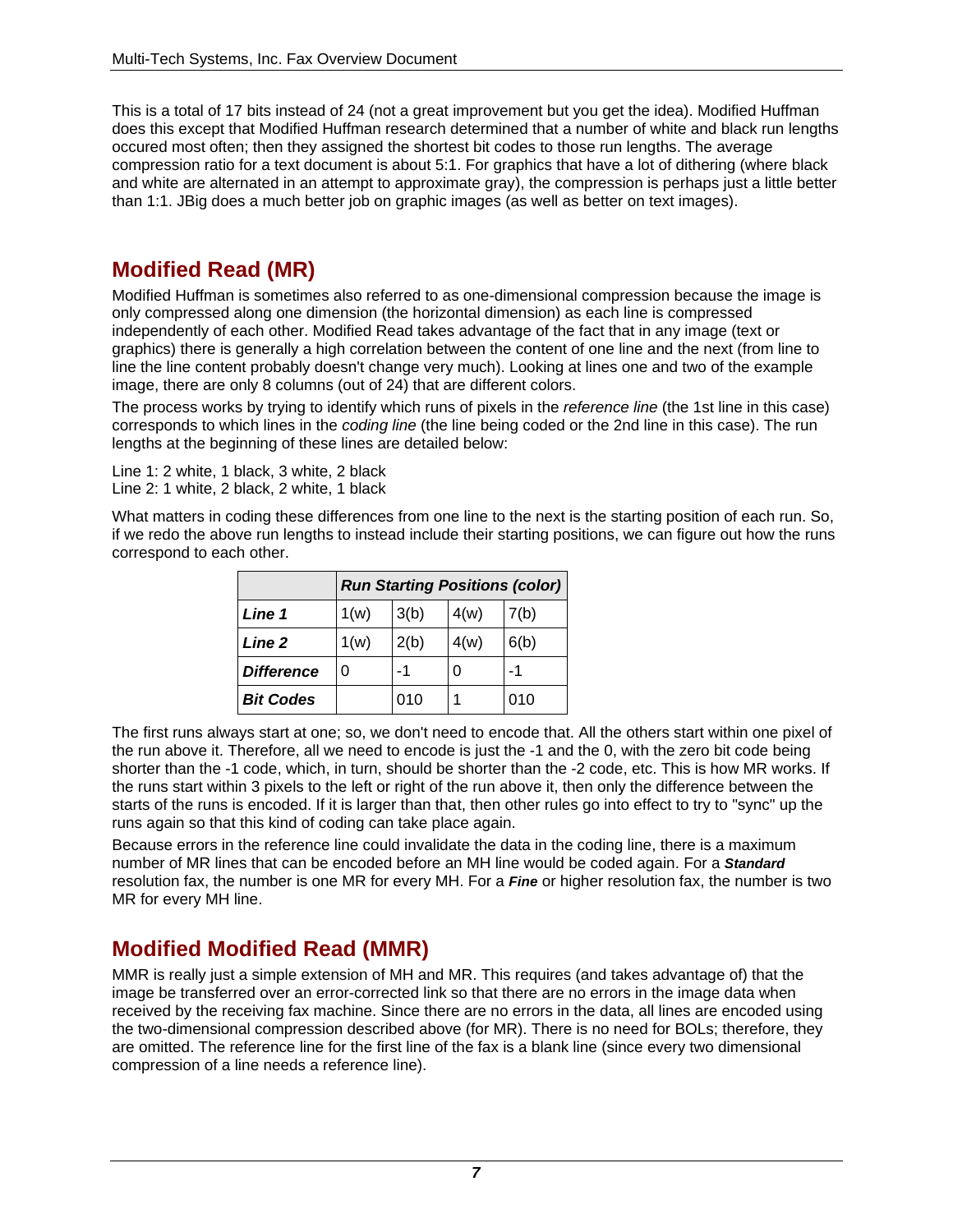# <span id="page-7-0"></span>*Image Transmission*

Now that we know how to construct the image so that the receiving fax machine can print it out correctly, we need to know how to get the image across the phone line to the receiving fax machine. The standard T.30 describes how this process works. In general, it consists of:

- An exchange of packets of information using a low speed control channel.
- Images sent using a high-speed data channel.

In pre-V.34 fax days (also known as Group 3 fax or G3 fax), the low speed control channel was 300 baud channel 2 and the high speed data channel was from 2400 baud to 14,400 baud using modulations V.27(2400), V.27ter(4800), V.29(7200-9600), and V.17(7200-14400). When connecting in V.34 mode (also known as Super G3 fax), the low speed channel is 1200 or 2400 baud, and the high-speed control channel is anywhere from 2400 to 33600 baud.

#### <span id="page-7-1"></span>**Example Fax Session**

Below is an example of a fax conversation, which shows the sending of a one-page fax. Real fax time increases with each step down the table. Included in parentheses are the acronyms (defined in T.30) for the type of signal that is sent. Modifications to this procedure for V.34 fax operation are indicated in Italics.

| <b>Channel</b> | <b>Sender Action</b>                                                   | <b>Receiver Action</b>                                     | <b>Description</b>                                                                                                                                                                                                              |
|----------------|------------------------------------------------------------------------|------------------------------------------------------------|---------------------------------------------------------------------------------------------------------------------------------------------------------------------------------------------------------------------------------|
|                | Dial Phone $#$                                                         |                                                            |                                                                                                                                                                                                                                 |
|                | Send Calling Tone                                                      |                                                            | 1300 Hz tone (on for .5 seconds,                                                                                                                                                                                                |
|                | (CNG)                                                                  |                                                            | off for 3 seconds)                                                                                                                                                                                                              |
|                |                                                                        | <b>Answer Phone</b>                                        |                                                                                                                                                                                                                                 |
|                |                                                                        | <b>Send Answer Tone</b><br>(CED)                           | 2100 Hz tone. If the receiving fax<br>machine is V.34 fax capable, then<br>the 2100 Hz tone is amplitude<br>modulation (its called ANSam). It<br>is here that the control and primary<br>channel data rates are<br>established. |
| Low Speed      |                                                                        | Send Parameter<br>Capabilities and<br>Identifier (DIS/CSI) | This describes what the fax<br>machine can do and what is the ID<br>of the fax machine (usually its<br>phone number or company name).                                                                                           |
|                | 75ms Silence                                                           |                                                            | Not used in V.34 mode                                                                                                                                                                                                           |
|                | Send Negotiated<br>Low Speed Parameters and<br>Identifier (DCS/TSI)    |                                                            | This is the lowest common<br>denominator between the<br>capabilities of both machines and<br>the ID of the sending machine.                                                                                                     |
|                | 75ms Silence                                                           |                                                            | Not used in V.34 mode                                                                                                                                                                                                           |
|                | 1.5 seconds of test data<br>High Speed for High Speed channel<br>(TRN) |                                                            | This tests to see if the line can<br>send at the high-speed rate that<br>was negotiated without too many<br>errors. This step is omitted for<br>V.34 faxes.                                                                     |
|                |                                                                        | Test Results (CFR or<br>FTT)                               | This tells the sender how the test<br>data came out. A CFR is sent if it<br>was OK, and an FTT is sent if not.<br>A CFR is always sent in V.34<br>mode.                                                                         |
|                | High Speed The image data                                              |                                                            | This happens if a CFR is received<br>other wise the DCS/TRN is resent.<br>If error correction is negotiated (it<br>is mandatory for V.34 fax) then the                                                                          |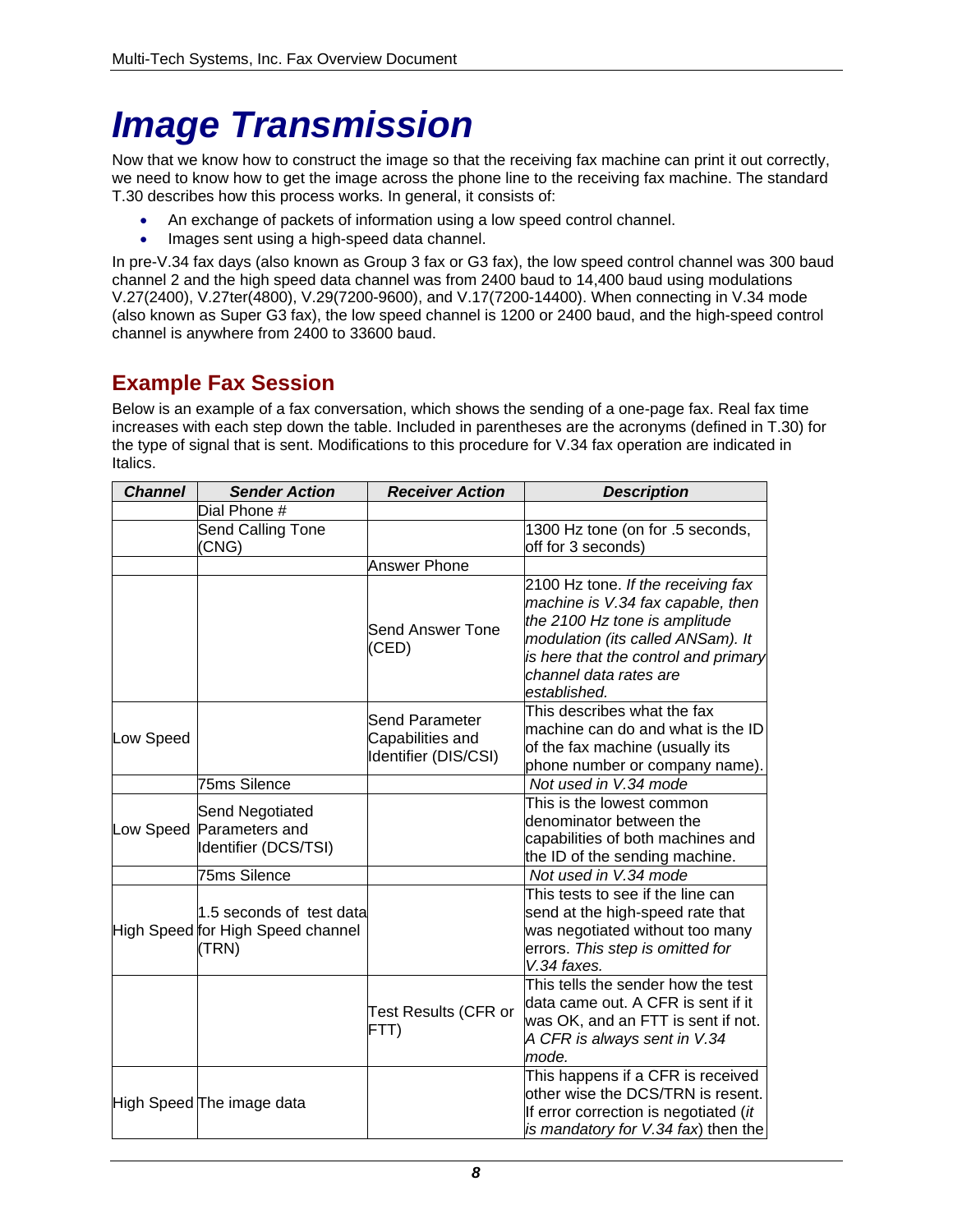| <b>Channel</b> | <b>Sender Action</b>            | <b>Receiver Action</b> | <b>Description</b>                                                   |
|----------------|---------------------------------|------------------------|----------------------------------------------------------------------|
|                |                                 |                        | image data is sent using the error<br>correction protocol (described |
|                |                                 |                        | below).                                                              |
|                | <b>75ms Silence</b>             |                        | Not used in V.34 mode                                                |
|                |                                 |                        | This tells the receiving fax                                         |
|                |                                 |                        | machine what the sending fax                                         |
|                |                                 |                        | machine intends to do after this                                     |
|                | Send Next Page                  |                        | page. An EOP is sent if this is the                                  |
|                | Low Speed Intentions (EOP, MPS, |                        | last page. An MPS is sent if it is                                   |
|                | EOM)                            |                        | not, and an EOM is sent if the                                       |
|                |                                 |                        | sender wants to re-negotiate the                                     |
|                |                                 |                        | session parameters (and send                                         |
|                |                                 |                        | another page besides).                                               |
|                |                                 |                        | This tells the sender if the page                                    |
|                |                                 |                        | received was of good quality or                                      |
|                |                                 |                        | not. This can be calculated by                                       |
|                |                                 |                        | seeing how many lines were                                           |
| Low Speed      |                                 | Page Results (MCF,     | received that were not the                                           |
|                |                                 | RTP, RTN)              | negotiated width. An MCF is sent if                                  |
|                |                                 |                        | the page is of good quality, a RTP                                   |
|                |                                 |                        | is sent if a page was of OK quality,                                 |
|                |                                 |                        | and an RTN is sent if the page is                                    |
|                |                                 |                        | of bad quality.                                                      |
|                |                                 |                        | Assuming the page was received                                       |
|                | Low Speed Send Disconnect (DCN) |                        | with good quality, then the sender                                   |
|                |                                 |                        | sends a disconnect packet.                                           |

#### *Acronym Key:*

CNG - CalliNG tone

- CED CallED tone
- DIS Digital Information Signal

CSI - Called Subscriber Identifier

- DCS Digital Command Signal
- TSI Transmitting Subscriber Identifier
- TRN TRaiNing signal
- CFR ConFirmation to Receive
- FTT Failure To Train
- EOP End Of Procedure
- EOM End Of Message
- MPS Multi-Page Signal
- MCF Message ConFirmation
- RTP ReTrain Positive
- RTN ReTrain Negative

#### <span id="page-8-0"></span>**Error Correction Protocol**

Because fax is half-duplex, the most efficient manner of correcting the erred image information is to send a bunch (called a partial page) of data and then have the receiver indicate what parts of it were in error. Then the sender can re-send them. The size of that bunch of data is either 16K or 64K. Both fax machines must be able to do 64K for that to be negotiated. When 16K is used, the data is split into 64 byte frames (each completes its own CRC) and 64K is used. Then 256 bytes frames are used. After the partial page is sent, the receiver sends back a low speed frame that indicates which frames were in error. The sender then resends just those frames. The receiver again checks the frames, and the process continues until either all the data is corrected or the sender decides to give up.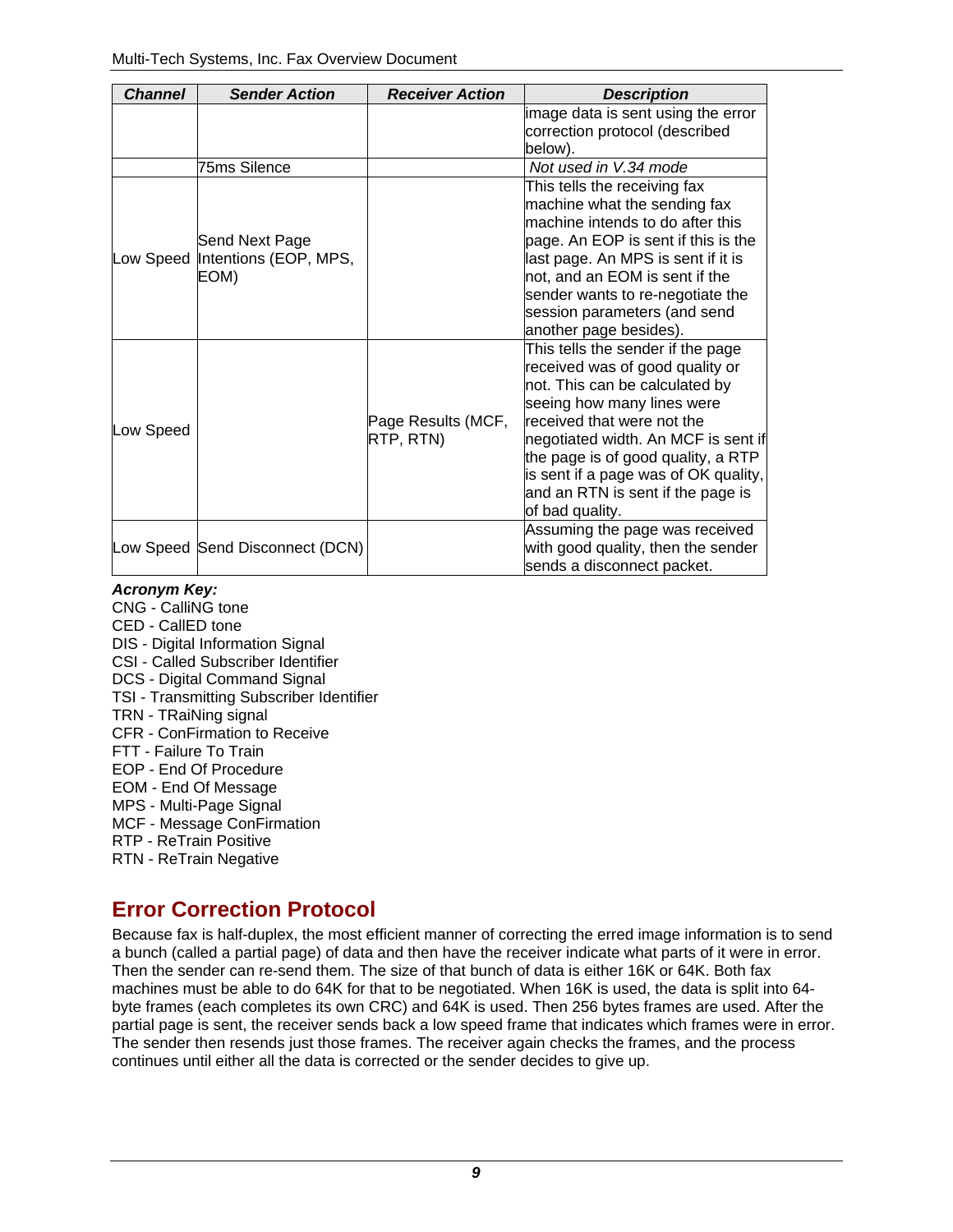#### <span id="page-9-0"></span>**Flow Control**

Since there can be limits on how fast a fax machine can receive (and print or store) the image information that is sent from the sending fax machine, there are methods of slowing down the data in order for the receiver to keep up.

When error correction is not used, the receiver has no way to tell the sender to slow down when it is sending the image data. The sender is simply sending and not listening. So,the method to slow the data flow in this case is to allow the receiver to negotiate a minimum amount of time that the transmission of one line of pixels from the image should take. If the receiving fax machine takes 10 milliseconds to print one line of the image, then it could require the sender to send extra useless information (called fill) at the end of each line of the image. This fill is composed of zero bytes inserted at the end of the line, which look like extra zero bits before the next BOL (beginning of line), which is defined as at least eleven zero bits followed by a one bit (and a tag bit if MR coding is used).

When error correction is used, the receiver can tell the sender in between partial pages that it is not ready for more data, and the sender will keep querying until the receiver says it is ready. Because the receiver can only flow-control between either 16K or 64K blocks of data, it must have the ability to save the entire block in memory in real-time so that no data is lost. When the receiver is ready to receive another block, it will notify the sender, and then the sender will send the next partial page. Because this mechanism exists, fill is no longer necessary in the image.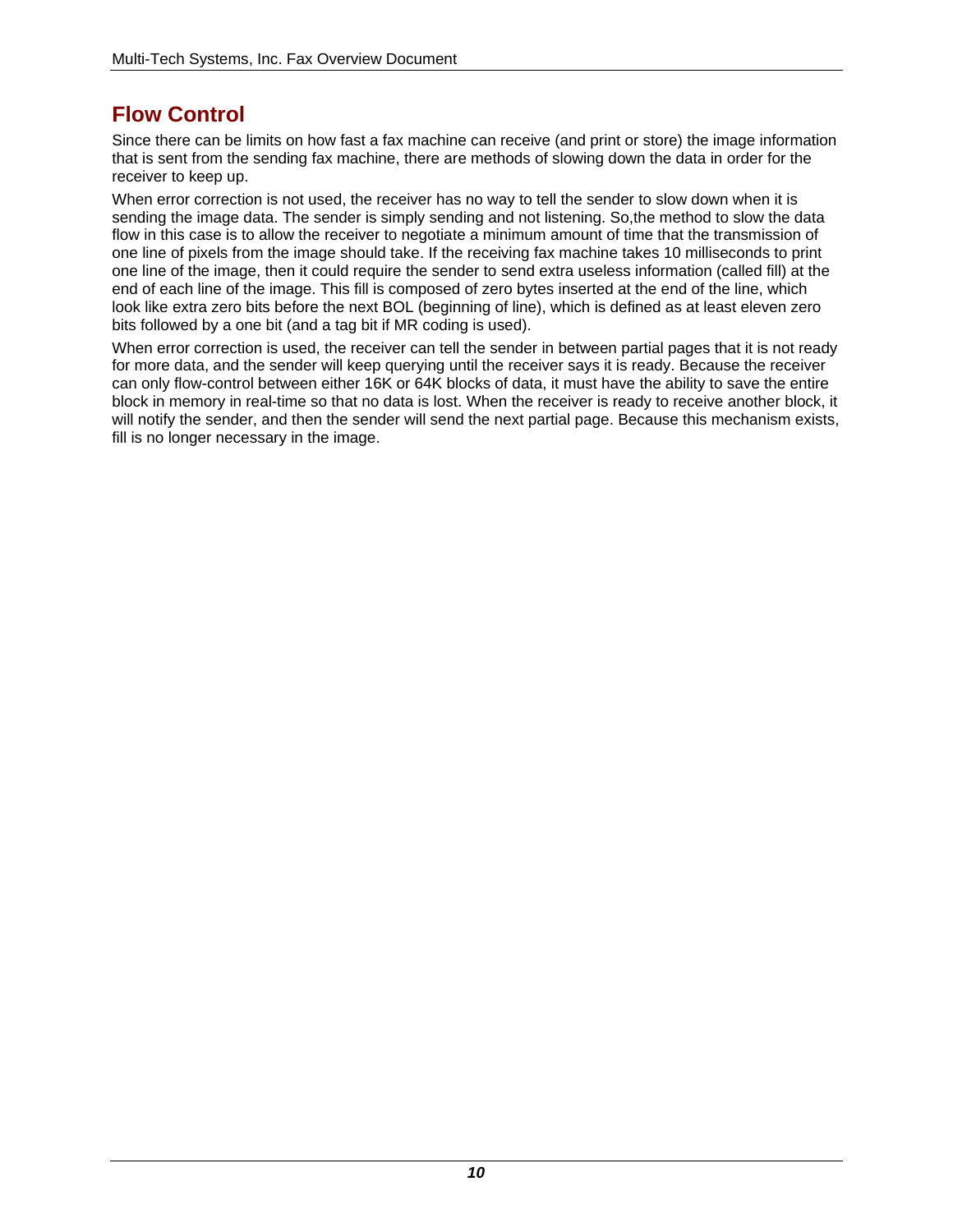# <span id="page-10-0"></span>*Host Communication*

Now that we know how to format the image and how it is really transmitted over the phone lines, we can tackle how we talk a modem into sending or receiving a fax. There are primarily two methods of doing this:

- 1. Having the host computer implement the T.30 protocol
- 2. Having the modem implement the T.30 protocol

The first choice is implemented by using the Class 1/1.0 set of commands in the modem. In that case, the modem is used primarily as a modulator/demodulator (AKA modem) of digital data to/from analog sounds over the phone line with very little other processing done in the modem. The host computer tells the modem what modulation to use and then it sends the data to it or receives data from it. Class 1/1.0 consists of just a few commands and is very easy to learn. But writing the code to control the modem is very complex because now the host has to implement all of T.30 (which despite my simplification above is really quite involved) and also test this implementation against many real world fax machines. That said, Class 1/1.0 allows the host to add any features that T.30 supports without relying on the modem to support a particular feature of T.30. So for example, an application could add error corrected faxes to its list of features by adding support for it in its T.30 implementation, whereas if it relied on Class 2/2.0/2.1 modems it they might be out of luck, because most don't support error correction.

The second choice is implemented using Class 2/2.0/2.1 set of commands. In this case, the commands to learn to send a fax through the modem are more complex than Class 1/1.0, but you can leave the burden of compliance with the T.30 specification with the modem. Because the modem is implementing T.30, the host does not have to be as concerned with the timing aspects of T.30 the way that a host implementing T.30 does. For this reason, most fax server software solutions do not like to use Class 1/1.0 modems because they are running on a multi-tasking operating system (such as Unix or NT) that can't guarantee a process not be swapped out for a period of time.

#### <span id="page-10-1"></span>**Other Fax Documents**

For more information on Class 1/1.0 and Class 2/2.0/2.1 commands, see the Class 1/1.0 and Class 2/2.0/2.1 Developer's Guides also posted to the Multi-Tech Web site.

## <span id="page-10-2"></span>**Class 1/1.0**

Class 1/1.0 commands:

| <b>Command</b> | <b>Description</b>                                                                   |
|----------------|--------------------------------------------------------------------------------------|
| AT+FTS         | Transmit silence for a period of time                                                |
| AT+FRS         | Listen for silence                                                                   |
| AT+FTH         | Transmit HDLC framed data at the low speed control<br>channel rate                   |
| AT+FRH         | Receive HDLC framed data at the low speed control<br>channel rate                    |
| AT+FTM         | Transmit synchronous unframed image data at given<br>high speed primary channel rate |
| AT+FRM         | Receive synchronous unframed image data at given<br>high speed primary channel rate  |

For more information on the differences between HDLC framed data and synchronous unframed data, see the appendix. For now, it is enough to know is that HDLC is required for low speed information and for implementing the error-correction image protocol. The synchronous unframed data is used to send/receive non-error corrected image data.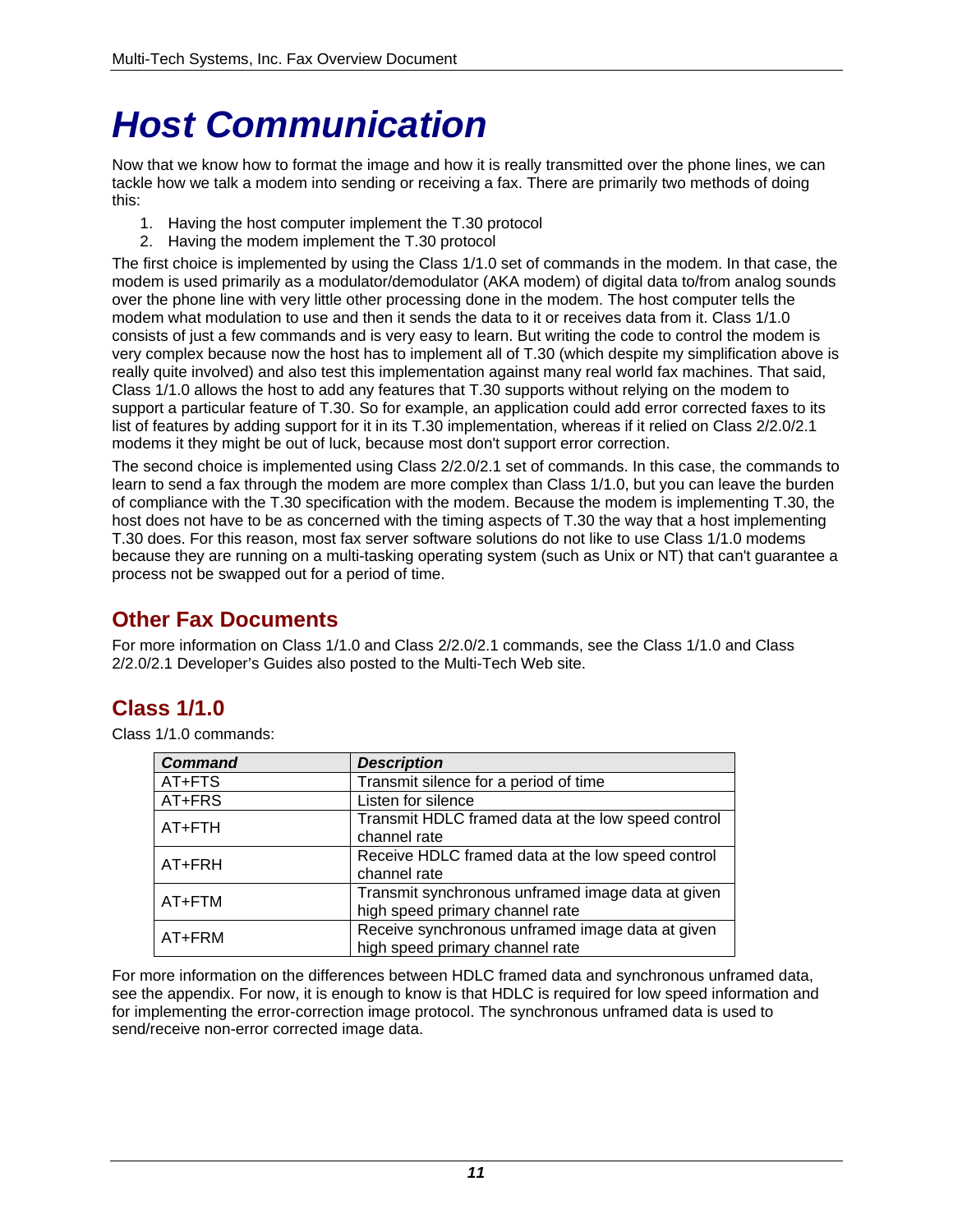## <span id="page-11-0"></span>**Class 1 Example Session – One Page, 14.4K, Non-ECM**

| <b>Sending Host</b>  | <b>Sending Modem</b> | <b>Description</b>  | <b>Receiving Host</b> | <b>Receiving Modem</b> |
|----------------------|----------------------|---------------------|-----------------------|------------------------|
| AT+FCLASS=1          |                      |                     |                       | AT+FCLASS=1            |
|                      | OK                   |                     | OK                    |                        |
| ATDTnnnn             |                      |                     |                       |                        |
|                      |                      |                     | <b>RING</b>           |                        |
|                      | CONNECT              |                     | CONNECT               |                        |
|                      | <csi frame=""></csi> | <-- CSI             |                       | <csi frame=""></csi>   |
|                      | OK                   |                     |                       |                        |
| AT+FRH=3             |                      |                     |                       |                        |
|                      | <b>CONNECT</b>       |                     | CONNECT               |                        |
|                      | <dis frame=""></dis> | <-- DIS             |                       | <dis frame=""></dis>   |
|                      | OK                   |                     | OK                    |                        |
| $AT + FTH = 3$       |                      |                     |                       | $AT+FRH=3$             |
|                      | CONNECT              |                     | <b>CONNECT</b>        |                        |
| <tsi frame=""></tsi> |                      | $TSI ->$            | <tsi frame=""></tsi>  |                        |
|                      |                      |                     | OK                    |                        |
|                      |                      |                     |                       | AT+FRH=3               |
|                      | <b>CONNECT</b>       |                     | CONNECT               |                        |
| <dcs frame=""></dcs> |                      | $DCS \rightarrow$   | <dcs frame=""></dcs>  |                        |
|                      | OK                   |                     | OK                    |                        |
| AT+FTM=145           |                      |                     |                       | AT+FRM=145             |
|                      | CONNECT              |                     | <b>CONNECT</b>        |                        |
| <trn data=""></trn>  |                      | $TRN \rightarrow$   | <trn data=""></trn>   |                        |
|                      | OK                   |                     | OK                    |                        |
| AT+FRH=3             |                      |                     |                       | $AT + FTH = 3$         |
|                      | <b>CONNECT</b>       |                     | <b>CONNECT</b>        |                        |
|                      | <cfr frame=""></cfr> | <-- CFR             |                       | <cfr frame=""></cfr>   |
|                      | OK                   |                     | OK                    |                        |
| $AT+FTM=146$         |                      |                     |                       | AT+FRM=146             |
|                      | CONNECT              |                     | <b>CONNECT</b>        |                        |
| <image data=""/>     |                      | $image \rightarrow$ | <image data=""/>      |                        |
|                      | OK                   |                     | OK                    |                        |
| $AT + FTH = 3$       |                      |                     |                       | $AT+FRH=3$             |
|                      | <b>CONNECT</b>       |                     | <b>CONNECT</b>        |                        |
| <eop frame=""></eop> |                      | $EOP \rightarrow$   | <eop frame=""></eop>  |                        |
|                      | OK                   |                     | OK                    |                        |
| $AT+FRH=3$           |                      |                     |                       | $AT + FTH = 3$         |
|                      | CONNECT              |                     | <b>CONNECT</b>        |                        |
|                      | <mcf frame=""></mcf> | <-- MCF             |                       | <mcf frame=""></mcf>   |
|                      | OK                   |                     | OK                    |                        |
| $AT + FTH = 3$       |                      |                     |                       | $AT+FRH=3$             |
|                      | <b>CONNECT</b>       |                     | <b>CONNECT</b>        |                        |
| <dcn frame=""></dcn> |                      | $DCN \rightarrow$   | <dcn frame=""></dcn>  |                        |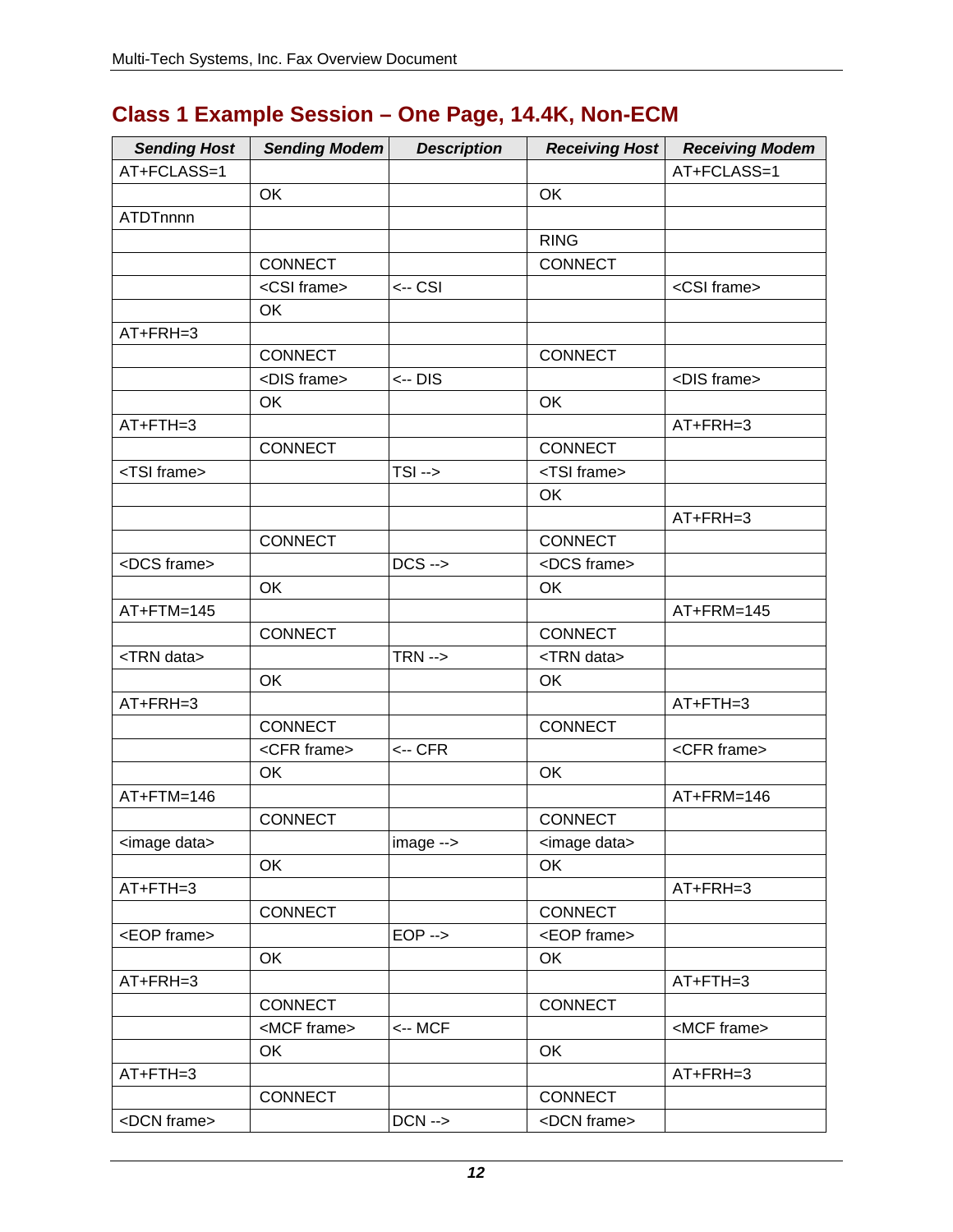<span id="page-12-0"></span>

| <b>Sending Host</b>      | <b>Sending Modem</b>                                                                                                                | <b>Description</b>                                                                               | <b>Receiving Host</b>                                                                                     | <b>Receiving Modem</b> |
|--------------------------|-------------------------------------------------------------------------------------------------------------------------------------|--------------------------------------------------------------------------------------------------|-----------------------------------------------------------------------------------------------------------|------------------------|
| AT+F34=14,4,1            |                                                                                                                                     |                                                                                                  |                                                                                                           | AT+F34=14,4,1          |
|                          | OK                                                                                                                                  |                                                                                                  | <b>OK</b>                                                                                                 |                        |
| AT+FCLASS=1.0            |                                                                                                                                     |                                                                                                  |                                                                                                           | AT+FCLASS=1.0          |
|                          | OK                                                                                                                                  |                                                                                                  | OK                                                                                                        |                        |
| <b>ATDTnnnn</b>          |                                                                                                                                     |                                                                                                  |                                                                                                           |                        |
|                          |                                                                                                                                     |                                                                                                  | <b>RING</b>                                                                                               |                        |
|                          | $+F34:14,1$                                                                                                                         |                                                                                                  | $+F34:14,1$                                                                                               |                        |
|                          | <b>CONNECT</b>                                                                                                                      |                                                                                                  | <b>CONNECT</b>                                                                                            |                        |
|                          | <dle><ctrl><br/><math>&lt;</math>DLE&gt;<math>&lt;</math>33.6&gt;<br/><math>&lt;</math>DLE&gt;<math>&lt;</math>1.2&gt;</ctrl></dle> | Report to DTE<br>which channel is<br>active and high<br>speed and low<br>speed channel<br>rates. | <dle><ctrl><br/><dle>&lt;33.6&gt;<br/><math>&lt;</math>DLE&gt;<math>&lt;</math>1.2&gt;</dle></ctrl></dle> |                        |
|                          | <csi frame=""></csi>                                                                                                                | $\leftarrow$ CSI                                                                                 |                                                                                                           | <csi frame=""></csi>   |
|                          | <dis frame=""></dis>                                                                                                                | $\leftarrow$ DIS                                                                                 |                                                                                                           | <dis frame=""></dis>   |
| <tsi frame=""></tsi>     |                                                                                                                                     | $TSI \rightarrow$                                                                                | <tsi frame=""></tsi>                                                                                      |                        |
| <dcs frame=""></dcs>     |                                                                                                                                     | $DCS \rightarrow$                                                                                | <dcs frame=""></dcs>                                                                                      |                        |
|                          | <cfr frame=""></cfr>                                                                                                                | $<$ -- CFR                                                                                       |                                                                                                           | <cfr frame=""></cfr>   |
| <dle><pri></pri></dle>   |                                                                                                                                     | switch to primary<br>channel                                                                     |                                                                                                           |                        |
|                          | <dle><pri><br/><dle>&lt;33.6&gt;</dle></pri></dle>                                                                                  |                                                                                                  | <dle><pri><br/><dle>&lt;33.6&gt;</dle></pri></dle>                                                        |                        |
| <image data=""/>         |                                                                                                                                     | image -->                                                                                        | <image data=""/>                                                                                          |                        |
| <dle><ctrl></ctrl></dle> |                                                                                                                                     | switch to control<br>channel                                                                     |                                                                                                           |                        |
|                          | <dle><ctrl><br/><math>&lt;</math>DLE&gt;<math>&lt;</math>33.6&gt;<br/><dle>&lt;1.2&gt;</dle></ctrl></dle>                           | Report to DTE<br>which channel is<br>active and high<br>speed and low<br>speed channel<br>rates. | <dle><ctrl><br/><dle>&lt;33.6&gt;<br/><math>&lt;</math>DLE&gt;<math>&lt;</math>1.2&gt;</dle></ctrl></dle> |                        |
| <eop frame=""></eop>     |                                                                                                                                     | $EOP \rightarrow$                                                                                | <eop frame=""></eop>                                                                                      |                        |
|                          | <mcf frame=""></mcf>                                                                                                                | <-- MCF                                                                                          |                                                                                                           | <mcf frame=""></mcf>   |
| <dcn frame=""></dcn>     |                                                                                                                                     | $DCN \rightarrow$                                                                                | <dcn frame=""></dcn>                                                                                      |                        |
|                          | OK                                                                                                                                  |                                                                                                  | OK                                                                                                        |                        |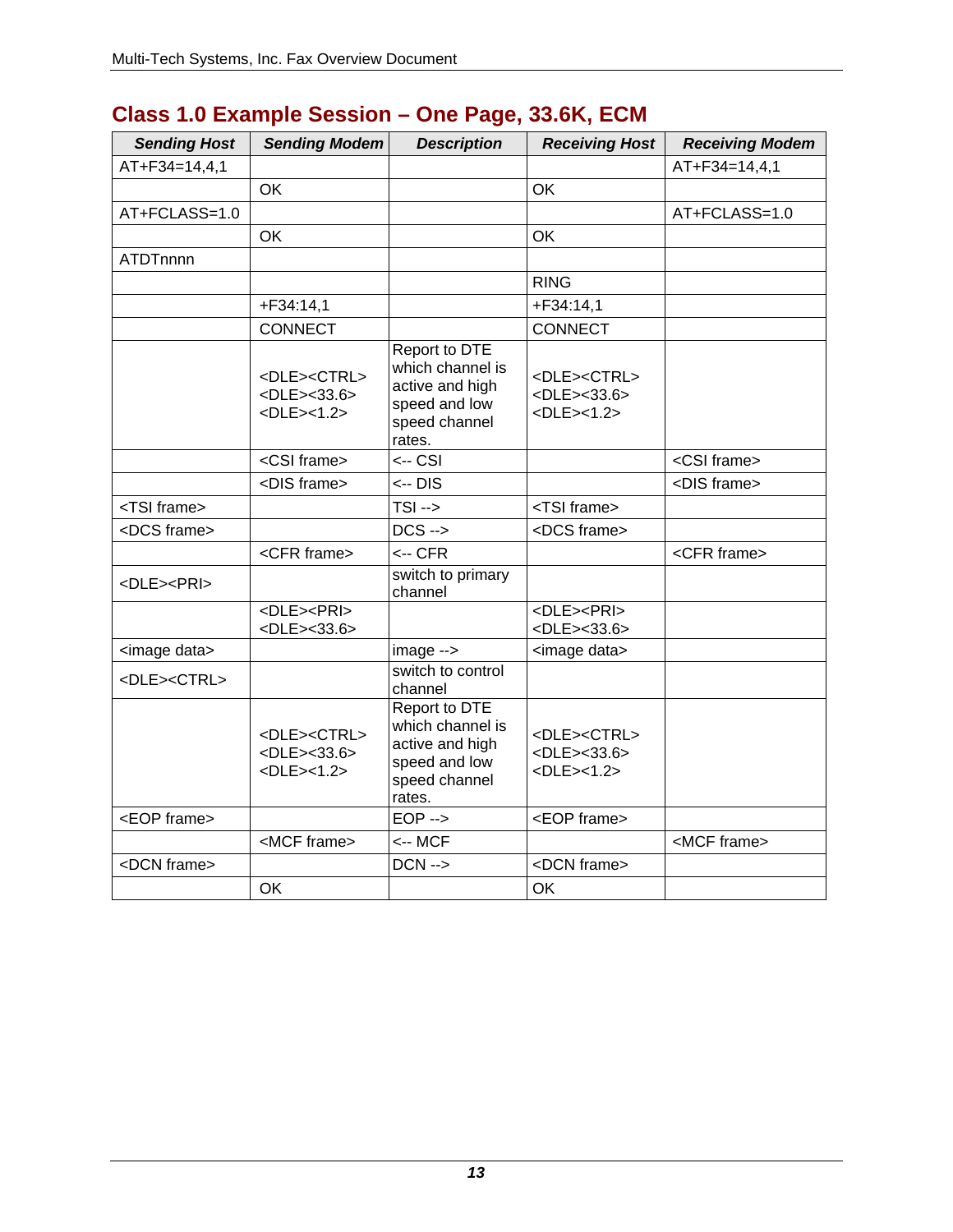### <span id="page-13-0"></span>**Class 2/2.0/2.1**

Class 2/2.0/2.1 implements many commands. The commands are used to configure how the modem will implement the T.30 protocol. Class 2 and Class 2.0/2.1 are very similar except that almost all the command/response names are different (the reasons for this were largely political but that is how it now is). So for most any command/response in Class 2, there is a corresponding command/response in Class 2.0/2.1 with a shorter name. There are some commands in Class 2.0/2.1 that do the work of several commands in Class 2 and the way the end of the page procedure is done is different in Class 2 and 2.0/2.1. The other major difference is that Class 2 is frozen in time and Class 2.0/2.1 has been updated as T.30 has been updated.

The difference between Class 2.0 and 2.1 is that 2.1 supports V.34 speeds. It is actually the same command set, but if the software sets the modem to +FCLASS=2.0 and a call is made to a V.34 fax (also known as Super G3) capable fax machine, only a non V.34 fax call is negotiated. Setting the modem to class 2.0 tells the modem that the software would not understand the added responses that would accompany a V.34 fax call.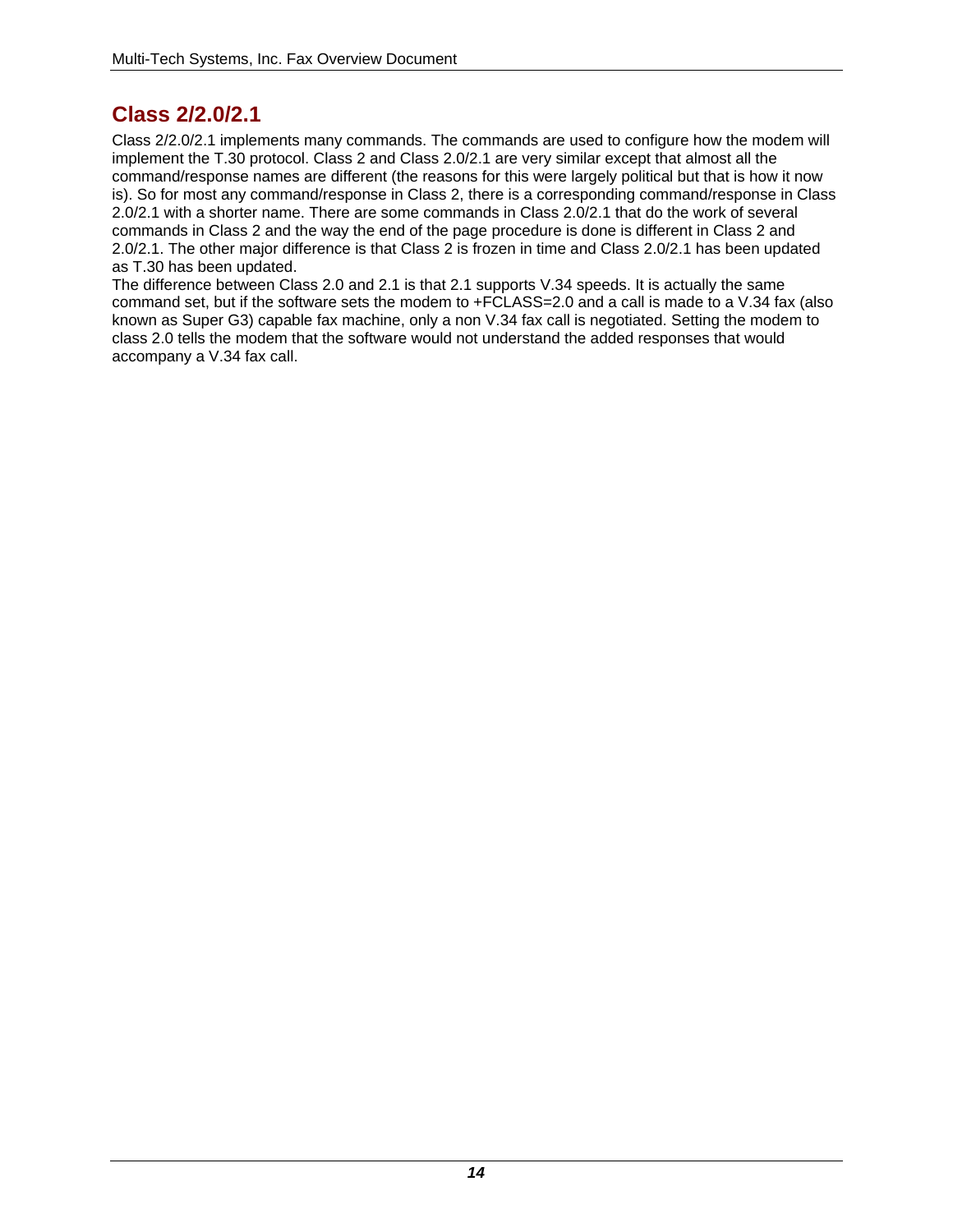## <span id="page-14-0"></span>**Class 2/2.0/2.1 Example Session - One Page, 14.4K, No ECM**

In this example all differences when sending a fax in 2.0 mode are indicated in Italics.

| <b>Sending Host</b>                                 | <b>Sending Modem</b>                                                                                | <b>Description</b> | <b>Receiving Host</b>                | <b>Receiving Modem</b> |
|-----------------------------------------------------|-----------------------------------------------------------------------------------------------------|--------------------|--------------------------------------|------------------------|
| AT+FCLASS=2                                         |                                                                                                     |                    | AT+FCLASS=2                          |                        |
| (2.0)                                               |                                                                                                     |                    | (2.0)                                |                        |
|                                                     | <b>OK</b>                                                                                           |                    | <b>OK</b>                            |                        |
| ATDTnnnn                                            |                                                                                                     |                    |                                      |                        |
|                                                     |                                                                                                     |                    | <b>RING</b>                          |                        |
|                                                     | +FCON (+FCO)                                                                                        |                    |                                      |                        |
|                                                     | $\overline{\phantom{a}}$<br>+FCSI:"Receiver<br>$(+FCI)$                                             | <-- CSI            |                                      |                        |
|                                                     | +FDIS:1,0,5,0,0,0,0,0<br>$(+FIS)$                                                                   | <-- DIS            |                                      |                        |
|                                                     | <b>OK</b>                                                                                           |                    |                                      |                        |
| AT+FDT                                              |                                                                                                     |                    |                                      |                        |
|                                                     |                                                                                                     |                    | +FCON (+FCO)                         |                        |
|                                                     |                                                                                                     | $TSI - >$          | +FTSI:"Sender<br>" $(+FTI)$          |                        |
|                                                     |                                                                                                     | $DCS \rightarrow$  | $+FDCS:1,0,5,0,0,0$<br>$,0,0$ (+FCS) |                        |
|                                                     |                                                                                                     | $TRN \rightarrow$  | <b>OK</b>                            |                        |
|                                                     |                                                                                                     |                    |                                      | AT+FDR                 |
|                                                     | +FDCS:1,0,5,0,0,0,0,0<br>$(+FCS)$                                                                   | $\leftarrow$ CFR   |                                      |                        |
|                                                     | <b>CONNECT</b>                                                                                      |                    | <b>CONNECT</b>                       |                        |
| <image data=""/><br>(add<br><dle><eop>)</eop></dle> |                                                                                                     | image -->          | <image data=""/>                     |                        |
|                                                     | OK (not done for<br>2.0/2.1                                                                         |                    | +FPTS:1,2155,0,0,<br>$0$ (+FPS)      |                        |
| AT+FET=2 (not<br>done for 2.0/2.1)                  |                                                                                                     |                    |                                      |                        |
|                                                     |                                                                                                     | $EOP \rightarrow$  | $+$ FET:2                            |                        |
|                                                     |                                                                                                     |                    | OK                                   |                        |
|                                                     |                                                                                                     |                    |                                      | AT+FDR                 |
|                                                     | +FPTS:1 (Not done in<br>Class 2.0/2.1. Bad<br>pages are indicated<br>below by an ERROR<br>response) | <-- MCF            |                                      |                        |
|                                                     | +FHNG:0 (+FHS)                                                                                      | $DCN \rightarrow$  | +FHNG:0 (+FHS)                       |                        |
|                                                     | OK                                                                                                  |                    | OK                                   |                        |